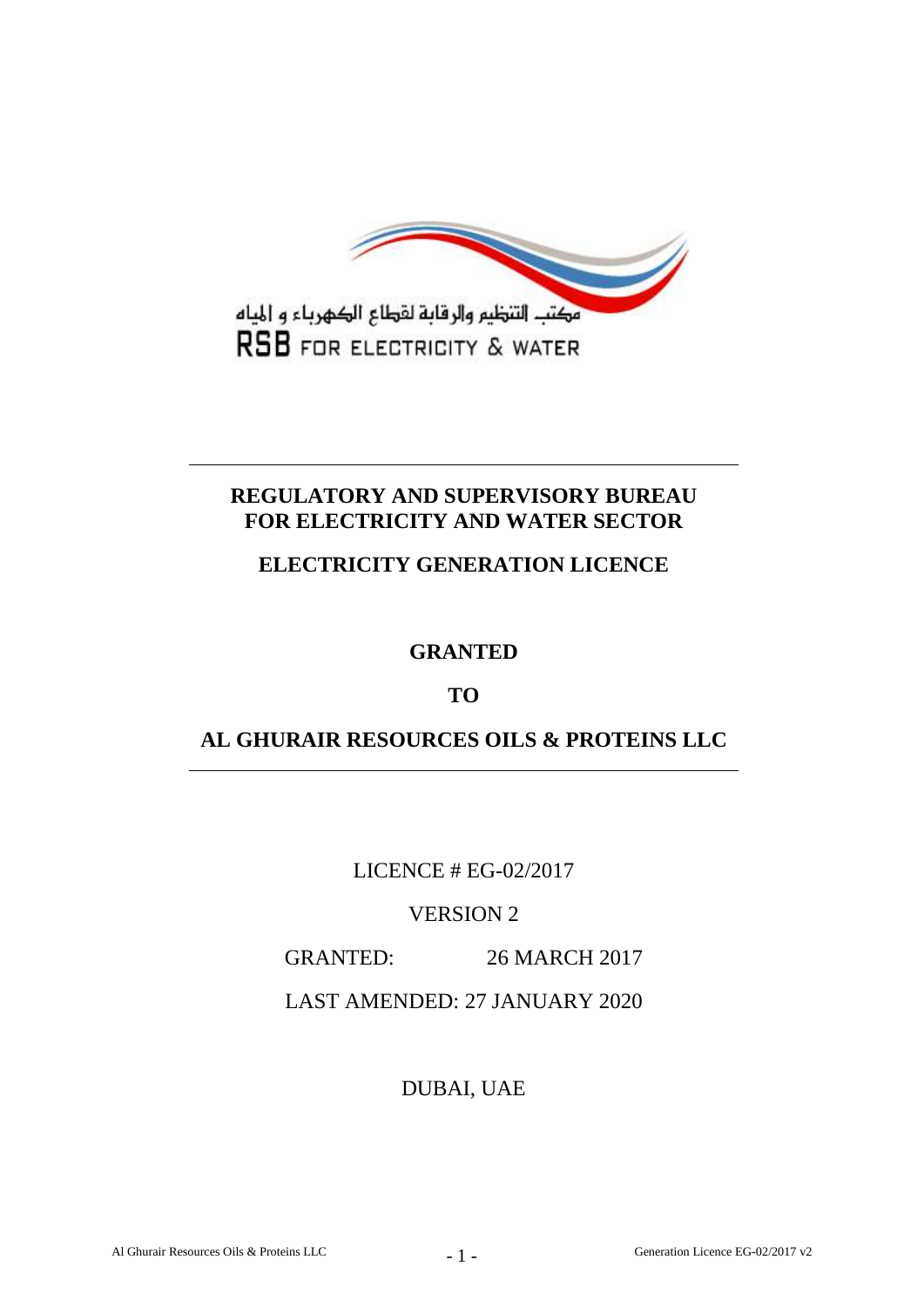## **CONTENTS**

| Clause                                             | Page           |
|----------------------------------------------------|----------------|
| <b>SECTION 1</b><br>DEFINITIONS AND INTERPRETATION | 3              |
| Definitions<br>1.                                  | 3              |
| Interpretations<br>2.                              | $\overline{4}$ |
| <b>SECTION 2</b><br><b>LICENCE</b>                 | 5              |
| <b>Grant of Licence</b><br>1.                      | 5              |
| Term of Licence<br>2.                              | 5              |
| 3.<br>Subcontracting                               | 5              |
| Miscellaneous<br>4.                                | 5              |
| <b>SCHEDULE 1</b><br><b>GENERATION CONDITIONS</b>  | 6              |
| Condition 1<br><b>Conditions and Derogations</b>   | 6              |
| Condition 2<br><b>Prohibited Activities</b>        | 6              |
| Condition 3<br>Compliance                          | 6              |
| Provision of Information<br>Condition 4            | $\tau$         |
| Condition 5<br>Health, Safety and Environment      | 7              |
| Condition 6<br>Fees                                | 7              |
| Condition 7<br>Third party liability insurance     | 7              |
| Condition 8<br>Revocation                          | 8              |
| Condition 9 Transfer of Licence                    | 9              |
| Condition 10 Subcontracting Licensed Activities    | 9              |
| PLANT DESCRIPTION<br><b>SCHEDULE 2</b>             | 10             |
| SCHEDULE 3 AMENDMENT HISTORY                       | 11             |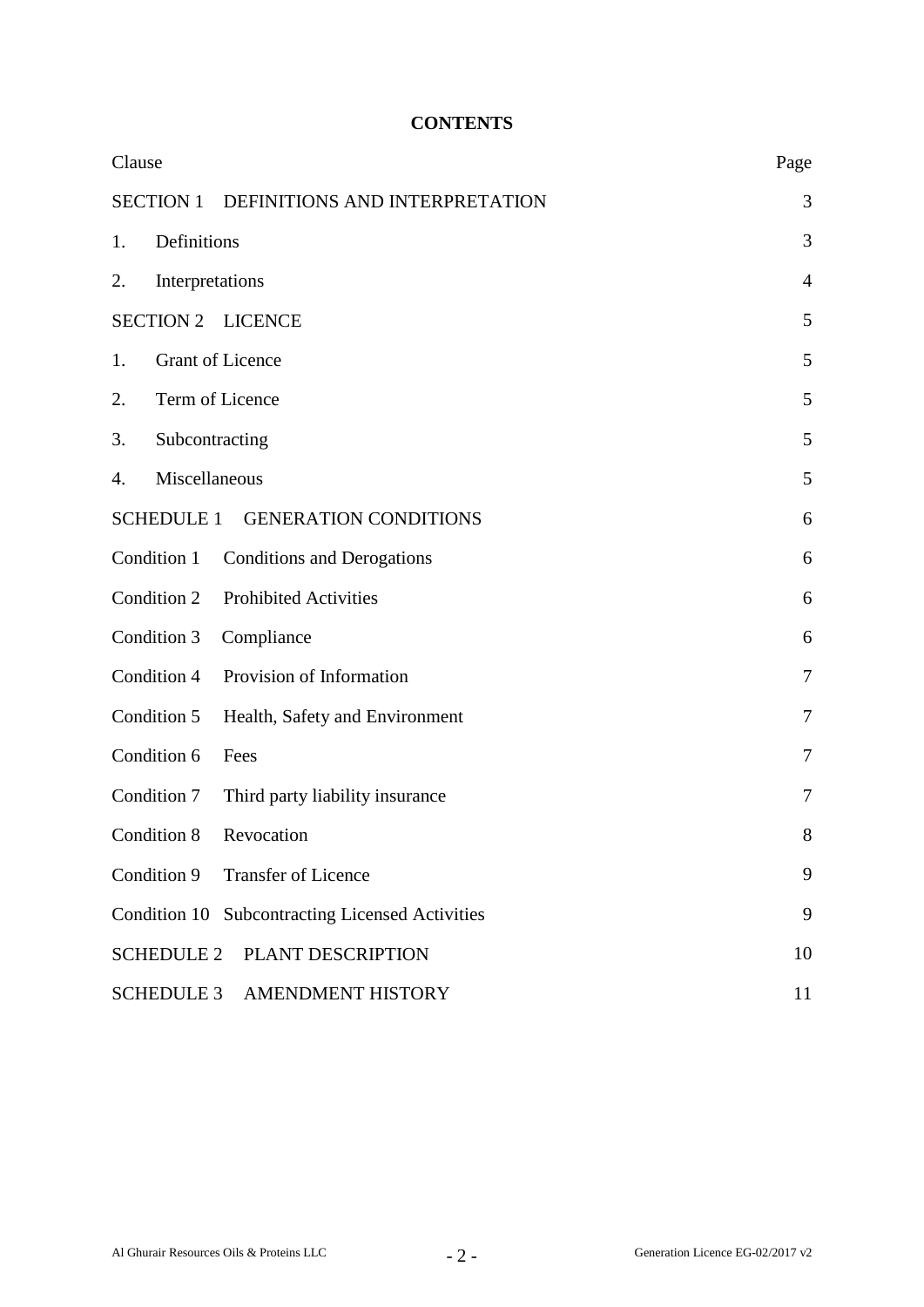## **ELECTRICITY GENERATION LICENCE**

#### **SECTION 1 – DEFINITIONS AND INTERPRETATION**

#### 1. **Definitions**

The following words and expressions used in this Licence shall have the following meanings:

"**Affiliate**", in relation to a person, means any person which Controls (directly or indirectly) that person, any other person which that person Controls (directly or indirectly) and any other person which is under common Control with that person (directly or indirectly), provided that the ultimate holding company of that person shall be deemed to be an Affiliate;

"**Control**" means, in respect of a person by another, that a person (whether alone or with its affiliates and whether directly or indirectly and whether by the ownership of share capital, the possession of voting power, contract or otherwise):

- (a) owns or controls (whether directly or otherwise) fifty-one per cent (51%) or more of the equity share capital, voting capital or the like of the controlled person; or
- (b) has the right, through ownership of equity share capital or voting capital, by contract, or otherwise, to control the compositions of, or the appointment of, a majority of the members of the board of directors, board of management, or other equivalent or analogous body of the controlled person;

"**Developer Shareholder**" means any person who own shares in the Licensee;

"**DEWA**" means the Dubai Electricity and Water Authority;

"**Licensed Activities**" has the meaning given in Paragraph 1 of Section 2;

"**Licensee**" has the meaning given in Paragraph 1 of Section 2;

"**Licensee's System**" means the electric lines owned or operated by the Licensee for the transport of electricity from the Plant to the electrical delivery point as agreed with DEWA;

"**Plant**" has the meaning given in Paragraph 1 of Section 2;

"**Related Undertaking**" means any undertaking in respect of which the Licensee, the Developer Shareholder and/or any of their Affiliates (whether alone or together with other Affiliates) has (i) a participating interest, amounting to thirty percent (30%) or more of such undertaking's equity share capital, or (ii) has the right to appoint a majority of the directors to that undertaking;

"**Resolution No 2**" The Executive Council Resolution No. (2) of 2010 on the establishment of a Regulatory and Supervisory Bureau for Electricity and Water Sector in the Emirate of Dubai;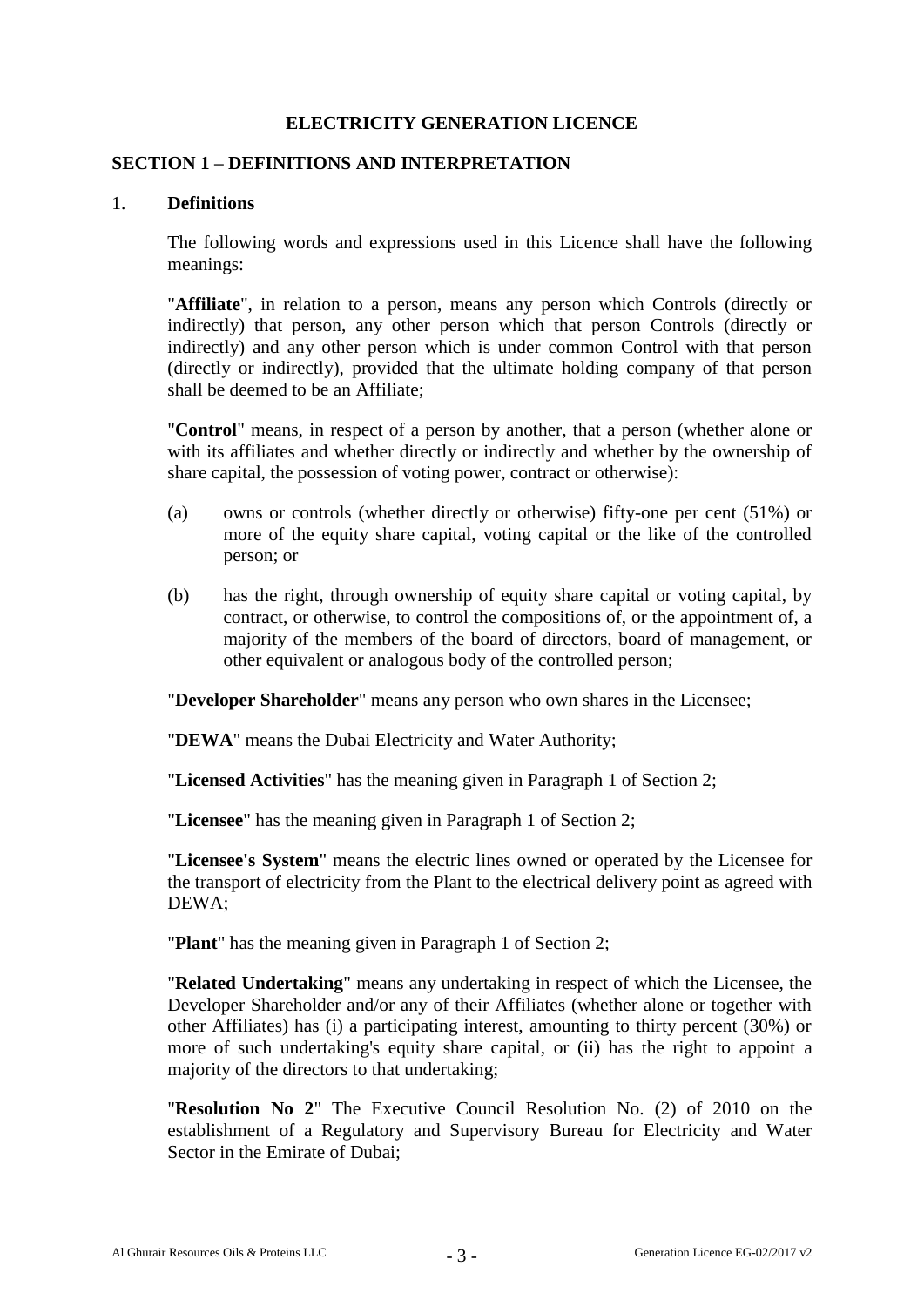"**Resolution No 43**" The Executive Council Resolution No. (43) of 2015 Concerning the fees of the Regulatory and Supervisory Bureau for the Electricity and Water Sector in the Emirate of Dubai:

"**RSB**" means the Regulatory and Supervisory Bureau established by Resolution No 2.

#### 2. **Interpretation**

For the purpose of this Licence:

- (a) any reference to "**Paragraph**", "**Section**" or a "**Schedule**" is a reference to a Paragraph or Section in, or the Schedule to, this Licence;
- (b) any reference to a "**Condition**" is a reference to a Condition in Schedule 1;
- (c) where any obligation of the Licensee is required to be performed within a specified time limit that obligation shall be deemed to continue after that time limit if the Licensee fails to comply with that obligation within that time limit;
- (d) in construing a Condition or Section, the heading or title of any Condition or Section shall be disregarded;
- (e) the word "**include**" shall be construed without limitation;
- (f) a reference to a law, by-law, code or document issued by the RSB shall be construed to refer to such law, by-law, code or document issued by the RSB as may have been modified or replaced from time to time; and
- (g) in the event of any inconsistency between any terms of this Licence and laws of Dubai and the United Arab Emirates the law shall prevail to the extent of such inconsistency.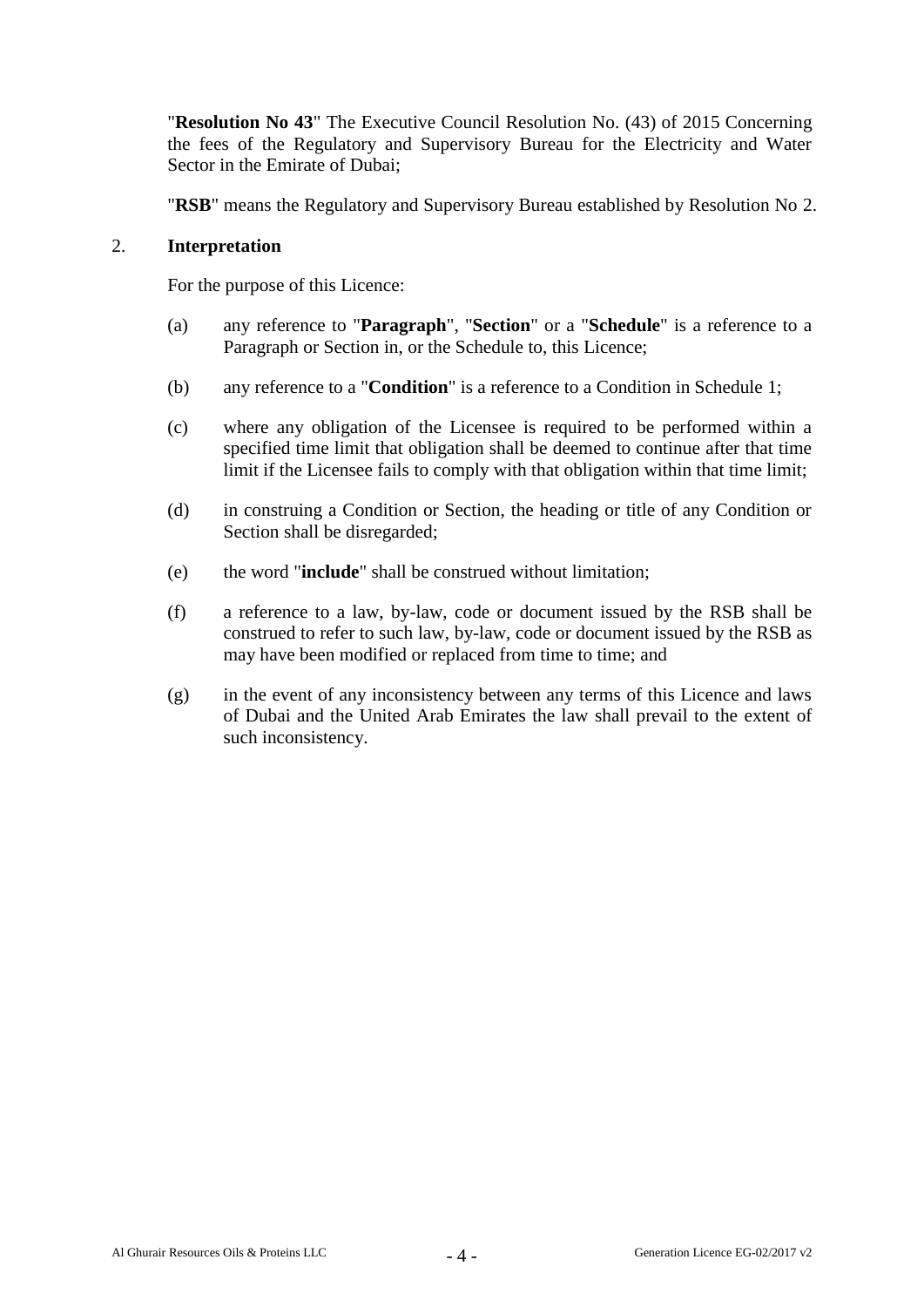## **SECTION 2 – LICENCE**

## 1. **Grant of Licence**

Pursuant to Resolution No 2 and Resolution No 43, and subject to the terms and conditions set out in this Licence and the Conditions in Schedule 1, the RSB grants a licence to AL GHURAIR RESOURCES OILS & PROTEINS LLC (the "**Licensee**") to carry out the following activities (the "**Licensed Activities**") at its generation facility located at Jebel Ali Free Zone, Dubai, as more specifically described in Schedule 2 (the "**Plant**"):

- (a) the generation of electricity employing the use of coal plant up to a maximum of 8 MW; and
- (b) the delivery thereof into the Licensee's System as agreed with DEWA.

## 2. **Term of Licence**

This Licence shall come into force on 01 June 2017 and, unless revoked in accordance with the provisions of Condition 8, shall continue until terminated by not less than 25 years notice in writing from the RSB to the Licensee. Amendments and revocation.

This Licence is subject to (i) amendment in accordance with its terms, and (ii) revocation in accordance with Condition 8.

#### 3. **Subcontracting**

The Licensee shall not subcontract any part of the Licensed Activities to any third party, unless it obtains a prior written approval from the RSB which approval shall not be unreasonably withheld.

#### 4. **Miscellaneous**

All correspondence, notices, instructions, consents and other communications between the RSB and the Licensee shall be in English, in writing and shall be sent to the following addresses (or such other address as may be notified by one party to the other from time to time):

| The Regulatory and Supervisory Bureau | Al Ghurair Resources Oils &         |  |
|---------------------------------------|-------------------------------------|--|
| for Electricity and Water Sector      | <b>Proteins LLC</b>                 |  |
| Dubai Petroleum Complex               | P.O. Box: 16808 Jebel Ali Free Zone |  |
| Al Safa St.                           | Dubai, United Arab Emirates         |  |
| P.O. Box: 121555                      | Attention:                          |  |
| Dubai, United Arab Emirates           | Mr. Djamal Djouhri                  |  |
| <b>Attention: Executive Director</b>  | <b>CEO</b>                          |  |
|                                       |                                     |  |

## **APPROVED BY: GRAEME SIMS, EXECUTIVE DIRECTOR**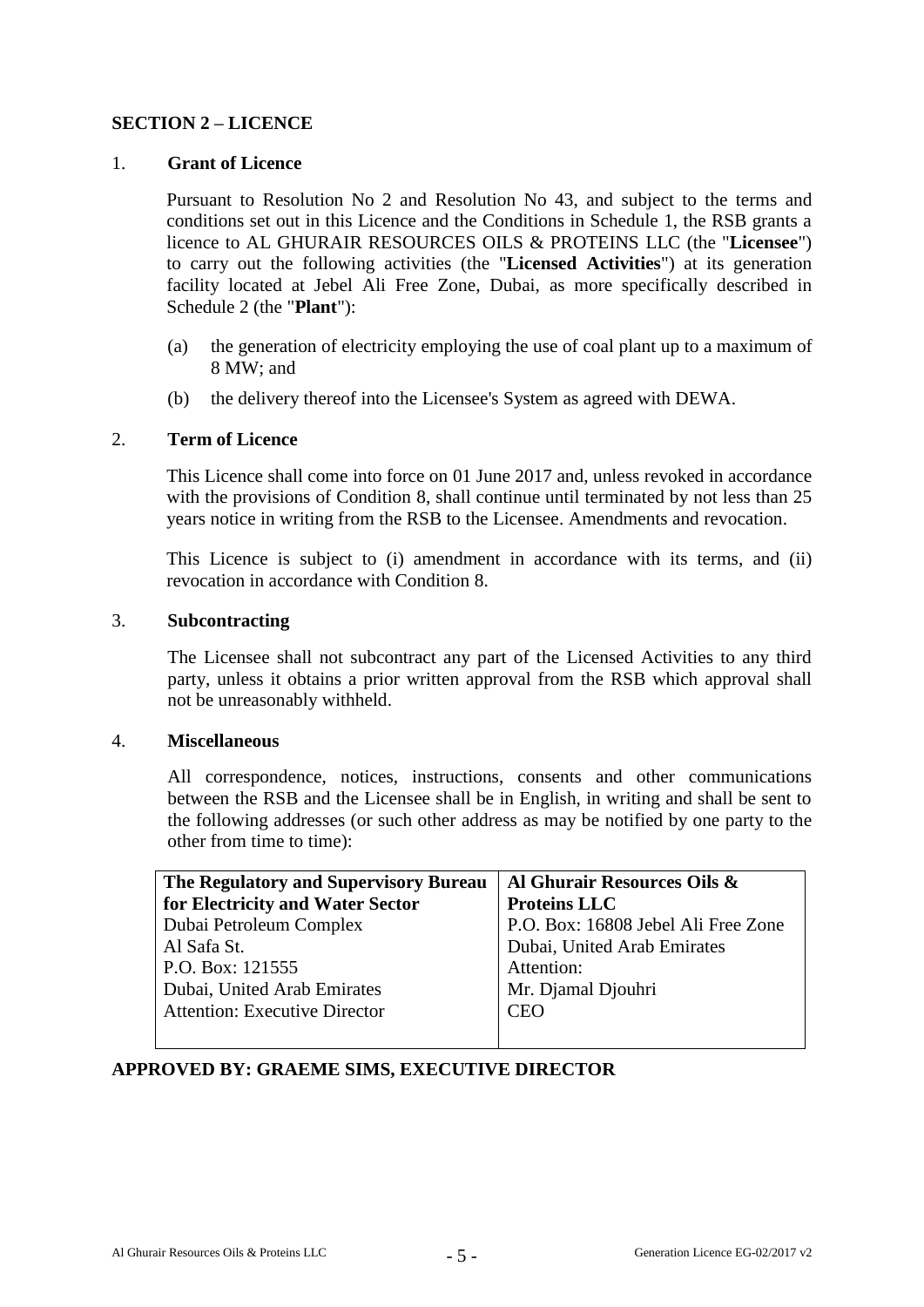## **SCHEDULE 1 - GENERATION CONDITIONS**

#### **CONDITION 1 CONDITIONS**

- 1. The Conditions in this Schedule shall apply to the Licensed Activities forming the authorised business of the Licensee in the generation of electricity.
- 2. The Licensee may be relieved of its obligation under any Condition to such extent, and subject to such terms and conditions, as may be specified in directions issued by the RSB (following consultation with DEWA, other entities authorised to generate electricity by the RSB and other persons likely to be materially affected thereby).

#### **CONDITION 2 PROHIBITED ACTIVITIES**

- 1. The Licensee shall not, and shall procure that no Affiliate or Related Undertaking (unless such Affiliate or Related Undertaking is specifically authorised to do so by the RSB) shall, on its own account (or that of the Licensee or of any Affiliate or Related Undertaking, as the case may be) within the Emirate of Dubai,:
	- (a) purchase or otherwise acquire electricity for the purpose of sale or other disposition to third parties;
	- (b) transmit electricity or otherwise convey electricity by any other means, except to the extent necessary to deliver electricity into the Licensee's System;
	- (c) engage in the distribution or supply of electricity to any premises, except to any plant, building or facility owned by the Licensee, a Developer Shareholder or one of their Affiliates, via the Licensee's System and within the Licensee's premises. The generated electricity shall be used on site and there shall be no parallel operation with DEWA's supply;
	- (d) generate electricity in excess of the amount specified in Paragraph 1 of Section 2; or
	- (e) together with the Developer Shareholder (and the Licensee's and Developer Shareholder's respective Affiliates) and the Related Undertakings, have an aggregate capacity interest which exceeds 25% of the generation capacity of facilities which generate electricity in the Emirate of Dubai (where "**capacity interest**" means the percentage shareholding (whether direct or indirect) of the relevant Licensee, Developer Shareholder, Affiliate or Related Undertakings in entities which own generating capacity multiplied by the generating capacity of such entities).
- 2. The Licensee shall not without the prior consent of the RSB carry out any electricity generating activities other than the Licensed Activities.

#### **CONDITION 3 COMPLIANCE**

1. In carrying out the Licensed Activity, the Licensee shall comply with the terms of this Licence at all times.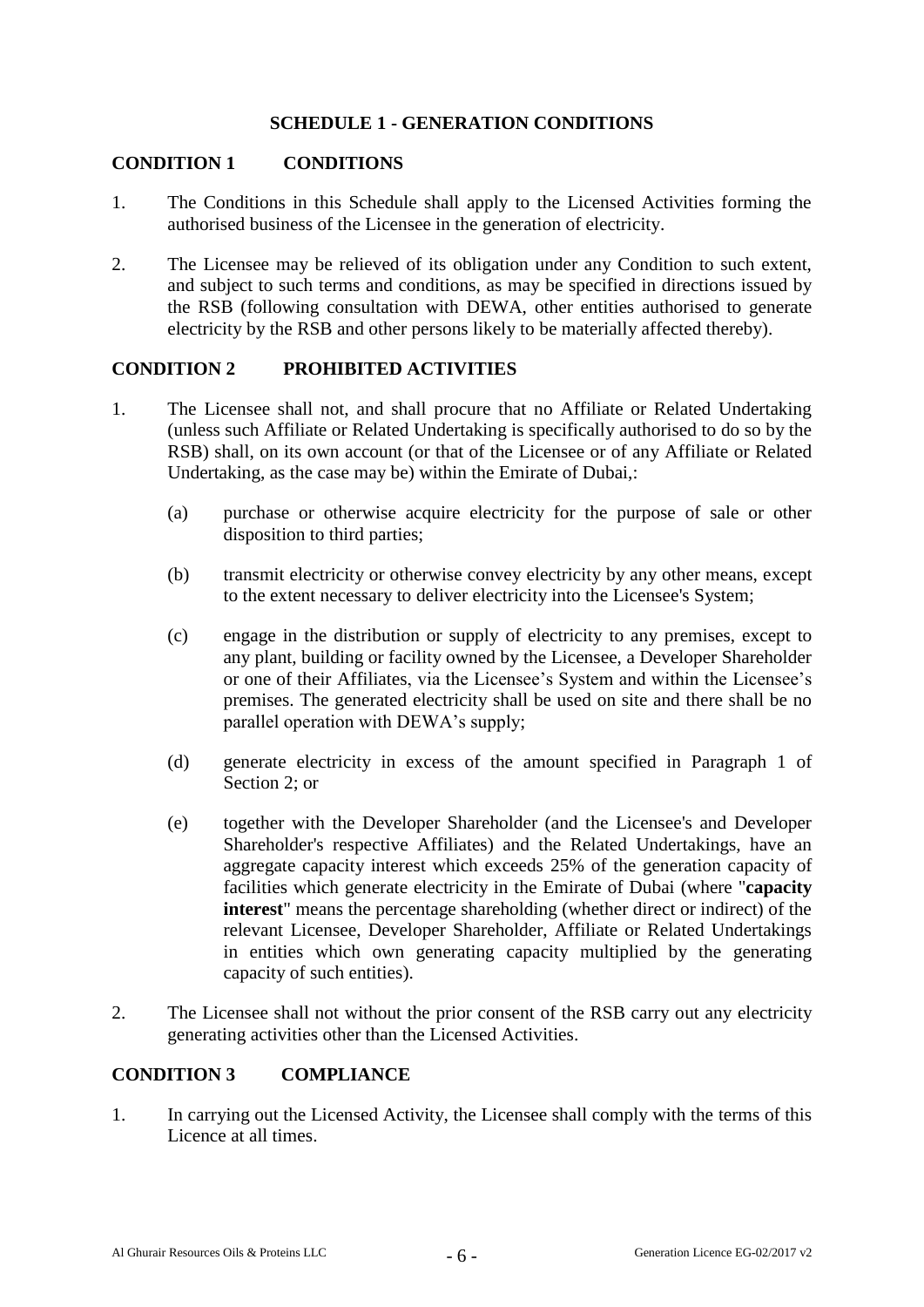2. The Licensee shall comply with the applicable standards issued by the RSB from time to time pursuant to Article 2 of Resolution No 2 and approved by the Supreme Council of Energy established pursuant to Law No. (19) of 2009 Establishing the Supreme Council of Energy.

## **CONDITION 4 PROVISION OF INFORMATION**

1. The Licensee shall provide to the RSB, in such manner and at such times as the RSB may require, such documents, accounting information, estimates, returns or reports (whether or not prepared specifically at the request of the RSB) of any description, as the RSB may consider necessary in the light of the Conditions or as it may require for the purpose of performing the functions assigned or transferred to it by, or under, Resolution No 2.

## **CONDITION 5 HEALTH, SAFETY AND ENVIRONMENT**

- 1. The Licensee shall, taking due account of any guidance issued to it by the RSB and applicable health, safety and environmental standards prevailing in the Emirate of Dubai, within six (6) months of the day on which this Licence comes into force under Paragraph 2 of Section 2, establish and review, as and when appropriate, a written policy (and operational objectives and management arrangements to give effect to such policy) designed to protect (i) the health and safety of the general public and persons employed by the Licensee, and (ii) the environment (the "**HSE Policy**").
- 2. The Licensee shall, upon the establishment of the HSE Policy and any revision thereof, promptly send to the RSB a copy of the policy (together with a general description of the applicable operational objectives and management arrangements).
- 3. The Licensee shall perform the Licensed Activities in a manner consistent with the HSE Policy (and the applicable operational objectives) and shall use its reasonable endeavours to give effect to the management arrangements as described to the RSB.

## **CONDITION 6 FEES**

In respect of the year beginning on 26 March 2017 and in each subsequent year, the Licensee shall, within thirty (30) days of the RSB giving notice to the Licensee of its fees, pay to the RSB the applicable fee as determined in accordance with Resolution No 43, identifying the fee structure and charges for all holders of RSB Licences, as from time to time revised and amended).

## **CONDITION 7 THIRD PARTY LIABILITY INSURANCE**

1. The Licensee shall maintain during the term of this License insurance against third party liabilities, in respect of its Licensed Activities, on terms approved by the RSB (including with respect to the type, cover, level and identity of the insurer(s)). The RSB may, at any time, give notice to the Licensee requiring it to modify the terms of such insurance and the Licensee shall, by no later than sixty (60) days (or such longer period as the RSB may approve) from the date of the notice, procure that such modification is made. Notwithstanding the foregoing, the Licensee shall not be required to maintain such insurance to the extent that the Licensee can demonstrate, to the reasonable satisfaction of the RSB, that it has the financial capacity to meet any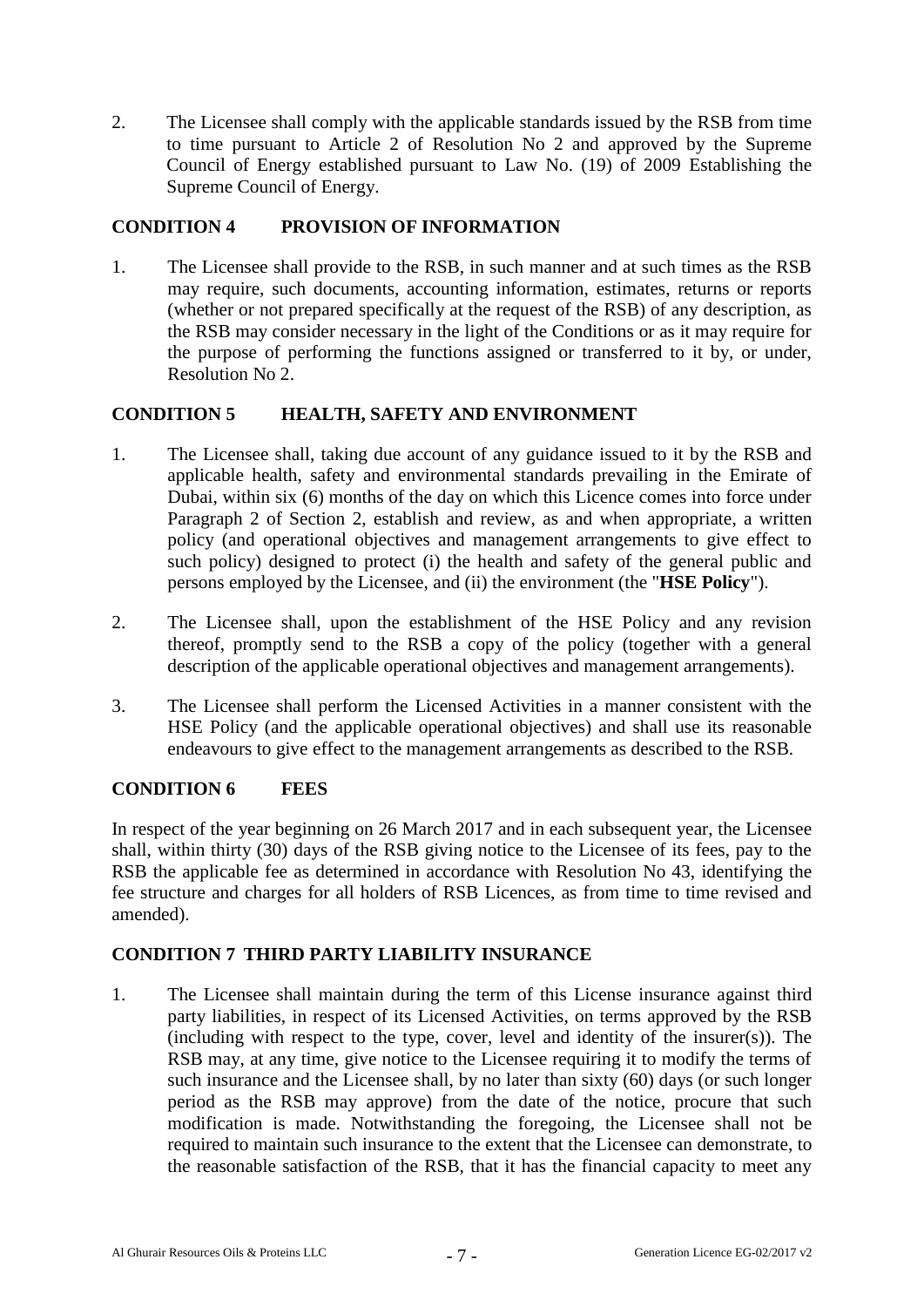liability to a third party in respect of which the Licensee does not otherwise have insurance.

2. The Licensee shall, except as the RSB may otherwise consent, procure that every insurance policy maintained pursuant to this Condition 7 shall bear an endorsement to the effect that thirty (30) days' notice shall be given to the RSB by the insurer or insurance broker of any lapse or cancellation of, or material change to, the policy.

## **CONDITION 8 REVOCATION**

- 1. The RSB may revoke this Licence by not less than thirty (30) days' written notice to the Licensee (unless the relevant breach is cured before the expiry of such thirty (30) day period):
	- (a) if the Licensee agrees in writing that this Licence should be revoked;
	- (b) if the Licensee in its performance of the Licensed Activities is in breach of any applicable law of Dubai or the United Arab Emirates;
	- (c) if any amount payable under Condition 6 is not paid within thirty (30) days after it has become due, and remains unpaid for a period of thirty (30) days after the RSB has given the Licensee notice that the payment is overdue;
	- (d) if the Licensee fails to comply with any notice issued by the RSB and such failure is not rectified to the satisfaction of the RSB within three (3) months of the date of issuance thereof;
	- (e) if the Licensee fails to comply with the terms of this Licence;
	- $(f)$  if:
		- (i) the Licensee suffers a loss of 50% of the share capital and a resolution is passed, by shareholders representing at least 25% of the share capital of the Licensee, in relation to the bankruptcy, insolvency, winding-up, liquidation of, or similar proceeding against or relating to the Licensee; and/or
		- (ii) a trustee, liquidator, custodian or similar person is appointed in connection with any matter or proceeding referred to in (i) above, where the appointment is not set aside or stayed within sixty (60) days of such appointment; and/or
		- (iii) a court, which has jurisdiction, makes an order to wind up or otherwise confirm the bankruptcy or insolvency of the Licensee, where the order is not set aside or stayed within sixty (60) days;
	- (g) if any information provided by the Licensee pursuant to this Licence or in its application for the Licence is found to be false or misleading;
	- (h) on expiry of the duration of the existence of the Licensee as specified in its memorandum and articles of association; or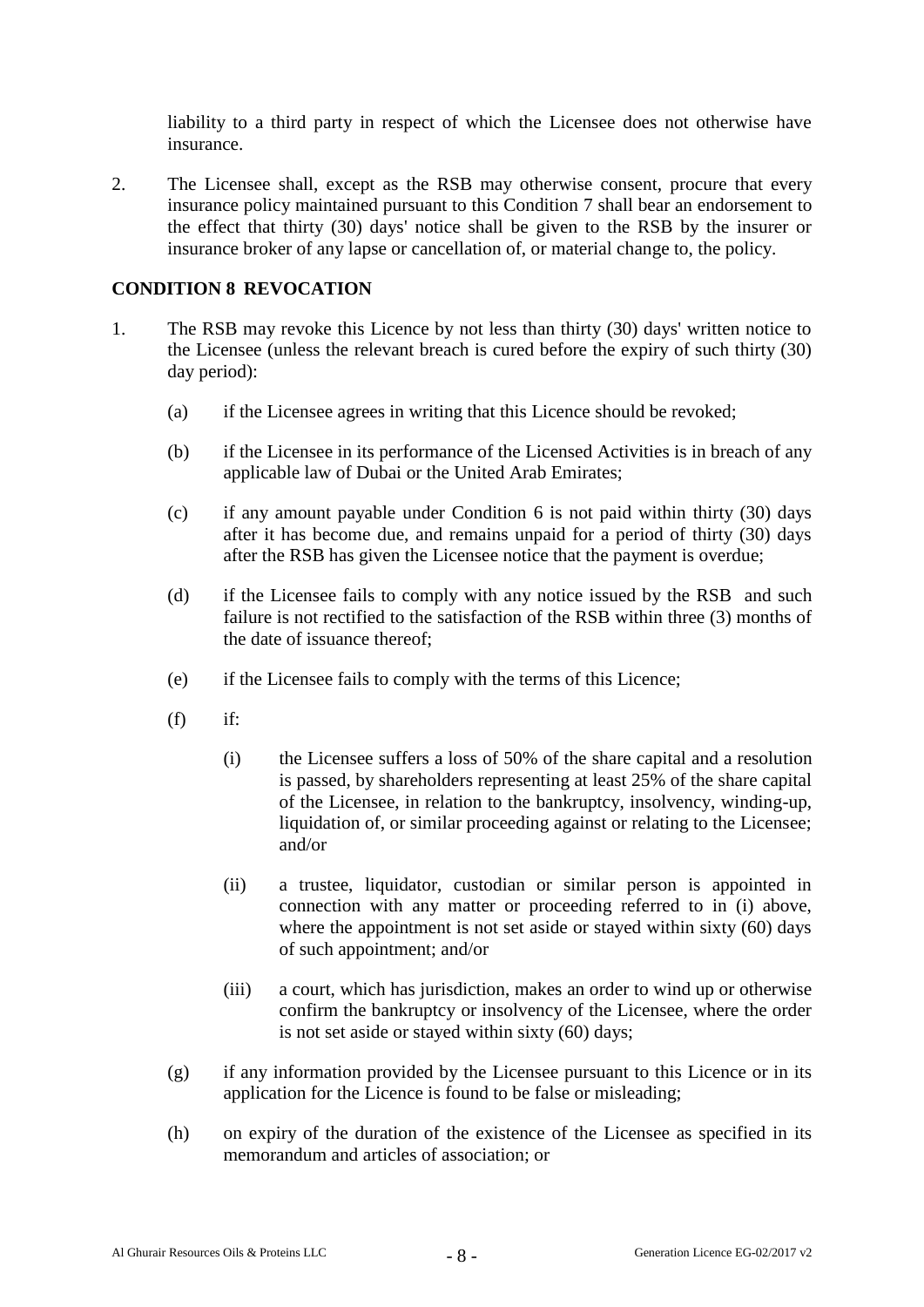(i) on the dissolution of the Licensee by operation of law on its merger with another entity, unless the RSB consents (pursuant to Condition 9) to the transfer of the Licence to the entity with which the Licensee has merged.

## **CONDITION 9 TRANSFER OF LICENCE**

- 1. The Licensee shall not (nor shall any person (individual or corporate) acting on behalf of the Licensee pursuant to a power of attorney, security assignment or other security document) transfer the Licence without the written consent of the RSB. In giving such consent, the RSB shall apply the same criteria as it applies to new applicants for a Licence. Any purported transfer in breach of this Condition shall be null and void.
- 2. In deciding whether to give its consent under this Condition 9, the RSB shall apply the same criteria as it would apply if it were deciding whether to grant a Licence to the transferee and the RSB may require the transferee to provide the same information as it would require if the transferee were applying for a Licence.
- 3. The RSB may make any consent given under this Condition 9 subject to compliance with such (i) modifications or other conditions as the RSB considers necessary or expedient for the purpose of protecting the interests of consumers, and (ii) incidental or consequential modifications or conditions as it considers necessary or expedient.

## **CONDITION 10 SUBCONTRACTING LICENSED ACTIVITIES**

To the extent that the Licensee is permitted to subcontract all or part of the Licensed Activities to a third party in accordance with Paragraph 4 of Section 2, the Licensee shall obtain the prior approval of the RSB to any change in the identity, or removal, of such third party and any material change in that subcontractor's scope of work.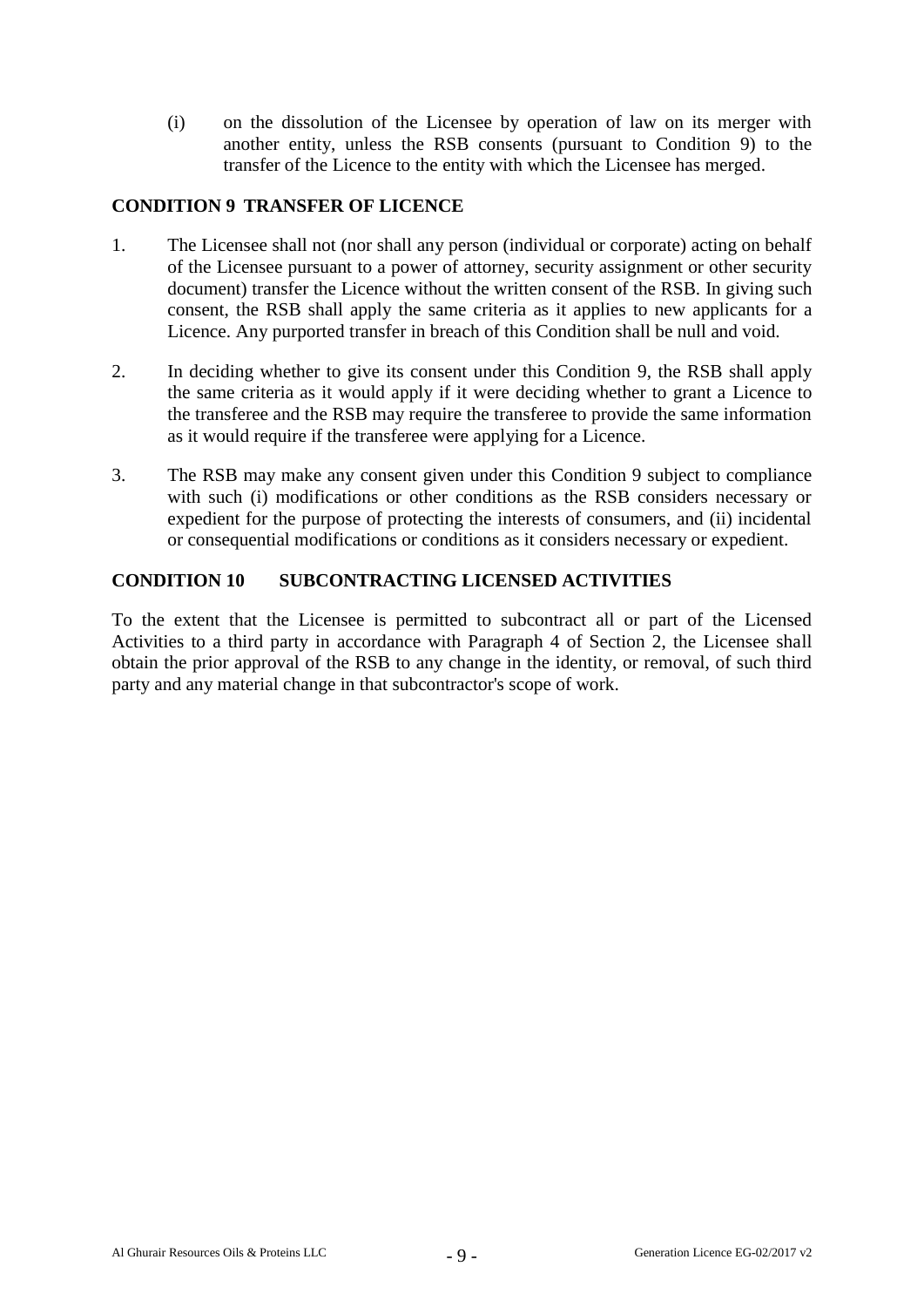# **SCHEDULE 2 - PLANT DESCRIPTION**

| Location | Jebel Ali, Dubai |
|----------|------------------|
| Capacity | 8 MW             |
| Fuel     | Coal             |